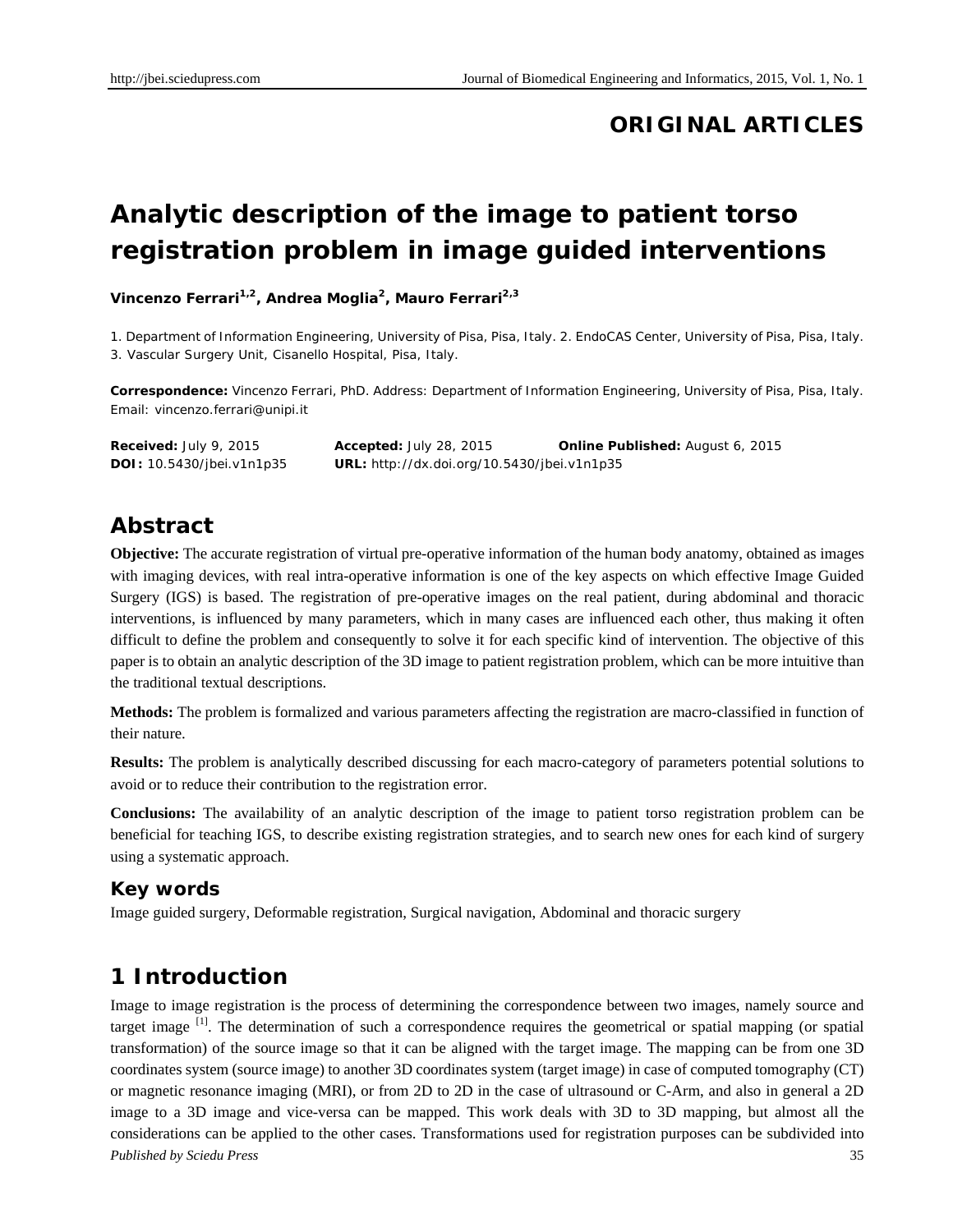rigid and non-rigid ones. In the first case, the distance between all points in the image is preserved. Only translations and rotations occur from one coordinates system to another. This kind of transformation can be represented with homogeneous 4 4 × 4 transform mation matrice s for 3D to 3D mapping. In sh harp contrast, i in non-rigid tra ansformations the distance be etween all points varies, so that lines are mapped to curves  $[1]$  and also the transformations can be static or dynamic, as in the case of four dimensional computed tomography (4D CT) where the images move as the anatomy due to physiological m movements.

In image to patient registration the goal is to determine the correspondence between pixel (in the 2D case) or voxel (in the 3D case) of the image with the corresponding point of the human body.

The accurate registration of virtual pre-operative information of the human body anatomy, obtained as images after radiological acquisitions, with real intra-operative information, acquired during surgical interventions on the real patient, is one of the key aspects on which effective computer assisted surgery (CAS) and in particularly image guided surgery  $(IGS)$  is based  $^{[2]}$ . In particular, the registration of virtual pre-operative information with real intra-operative information (patient and surgical instruments) allows the surgeon to employ augmented-reality systems to see covered structures before reaching them (see Figure 1)  $[3-7]$ , surgical navigators to see the scene (anatomy and instruments) from different point of views <sup>[8, 9]</sup> and smart mechatronics devices which, knowing the anatomy, assist him/her in an active way <sup>[10, 11]</sup>. All these aspects are potentially useful in terms of safety and efficiency for the patient, the physicians, and the health system as w well.



Figure 1. An augmented reality system at work in the o operative room

In order to develop similar systems it should be noticed that pre-operative information is generally acquired in the reference frame of the radiological instrumentation just before or days before the surgical procedure, whereas the intraoperative information is related to the reference frame of the surgical room (generally defined by means of a tracking system) during the intervention.

Several image to image registration approaches based on general purpose methods of rigid and non-rigid registration have been proposed  $[12, 13]$ . Moreover, many techniques of

computational intelligence have been developed <sup>[14]</sup>. These solve the general problem of registration between two images compensating for different positioning of the patient, device scanner aberration, and in some cases anatomy shifts [15], obtaining an image fusion between the source and the target image.

Image to patient rigid registration is used in many CAS and IGS applications, and various analytic and experimental accuracy evaluation works have been performed and reported. The application of rigid registration is obviously limited to bones and head because of the not-rigid nature of the abdominal and torso structures, and soft tissues in general.

Non-rigid registration algorithms produce good results for images fusion, in which the input and the target are both images (for example CT to MRI)  $^{[16]}$ . Their application to IGS would require dense and volumetric intra-operative information of the patient's anatomy placed on the surgical table, *e.g.* using intra-operative CT, MRI, 3D RA (Rotational Angiography) or 3D Ultrasound. In general, using intra-operative imaging, the registration of the soft tissues can be avoided or simplified  $[17]$ . A list of applications that do not require intra-operative registration, as the information is intrinsically coherent to the patient, has been reported by Hawkes *et al.* [18]. The use of intra-operative imaging is often very precise in terms of voxel localization in space and also in time, thanks to the availability of 4D scanners, while often the visual image quality offered by intra-operative radiological scanners is lower than the visual image quality offered by traditional ones. An additional issue is represented by the low availability of volumetric imaging devices in the operating rooms, which could be overcome in the early future at least for some kinds of devices.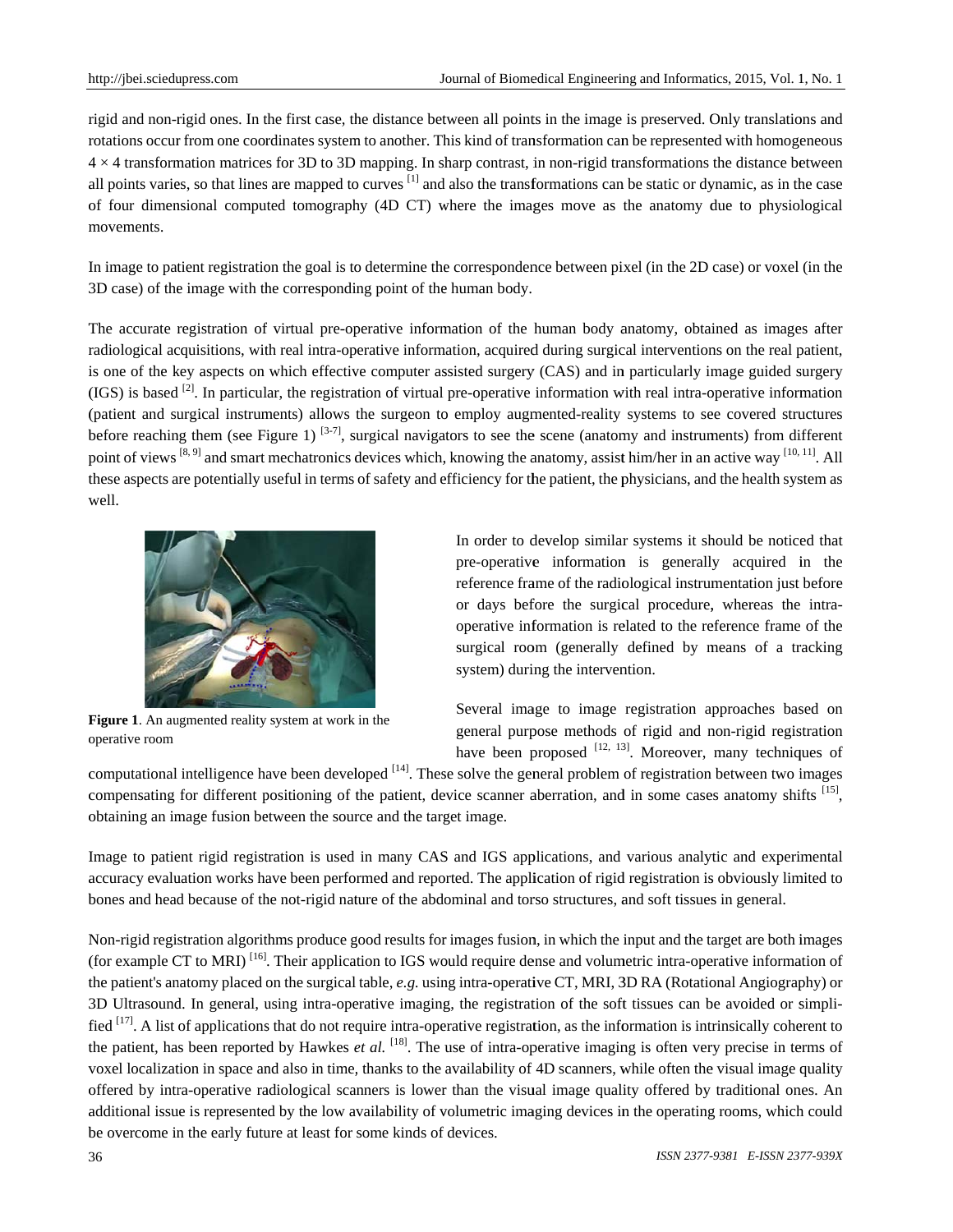Some authors proposed to follow the movements of internal organs elaborating endoscopic images: applying artificial markers directly on organs surfaces <sup>[19]</sup>, while recent research works on machine vision proposed to avoid the need of artificial markers performing a video tracking of the organs exposed surfaces  $[20, 21]$ . At present only in-vitro and animal tests have been performed using the previous techniques, since there are obvious troubles related to the insertion of artificial markers on organs parenchyma, and the presence of fat tissue on organ surface seriously compromise the clinical application of such techniques based on the reconstruction of the organs (not exposed) surfaces.

The trajectory of target points, contained in the target volume of interest for each specific intervention, can be predicted during the breathing at given respiratory states <sup>[22]</sup>. Recent studies have proposed dynamic models for reproducing the entire trajectory of target points during the respiratory cycle  $[23, 24]$ . However, they can fail because of the displacements generated by other physiological effects (not contemplated in the models) or from a not correct re-positioning of the patient (in the operative room in respect to the radiological department). In any case this approach could offer good results in the future for the replication of movements and deformations of abdominal and torso structures in image-guided surgical treatments, following a methodological approach to the problem, which takes into account all sources of error and not only breathing.

In this regard, a thorough biomechanical model of the anatomy has been proposed, theorized, supported and promoted by the European Union  $[25-27]$  in order to provide a complete dynamic registration compensating all physiological parameters and decubitus of the patient in the surgical room, which may differ from those in the radiological department.

All non-rigid techniques, static or dynamic require a preliminary coarse registration as starting point for more accurate deformable (non-rigid) approaches  $[13, 28]$ . Today, rigid body registration is the only approach used for this initial alignment thanks to the amount of published works which evaluated its mathematical properties and to the existence of mathematically optimal solutions to the problem  $[29, 30]$ . The method used for this initial registration is fundamental in order to reduce the starting registration error, and also it is important to know the error obtained because, in general, the non rigid registration algorithms are iterative and provide optimal local solutions which depend on the starting conditions. Even though there are some studies on the accuracy of rigid body registration for cranial and extra cranial targets, there are no specific works for the estimation of errors in the abdomen and torso [31].

The registration of pre-operative 3D images on the real patient, during abdominal and thoracic interventions, is influenced by many parameters, which in many cases are influenced each other, thus making often difficult to define the problem and consequently to solve it for each specific kind of intervention with a methodological approach. The problem is well known as described in many medical and bioengineering papers. The objective of this paper is to obtain an analytic description of the 3D image to patient registration problem, which can be more intuitive, at least for technicians, than the traditional textual descriptions mainly published by radiotherapists <sup>[32]</sup>.

# **2 Methods**

In the next paragraphs the problem is formalized and the various parameters affecting the registration are macro-classified in function of their nature in order to obtain an analytic description of the 3D images to patient torso registration problem in image guided interventions.

### **2.1 The abdomen registration problem for IGS**

The sources of the problem are the position of the center of mass of each voxel *i* in the reference frame of the radiological device *rd* that we define *Vrdi*. The targets are the corresponding target moving points in the patient's anatomy *Vsri*(*t*), which can be referred to a steady reference frame in the surgical room as the reference frame of a tracker or a frame attached to the patient. From a surgical point of view, it would be ideal to know with extreme precision where each *Vsri*(*t*)*,*  corresponding to a specific *Vrd<sub>i</sub>*, is at each instant as depicted in Figure 2.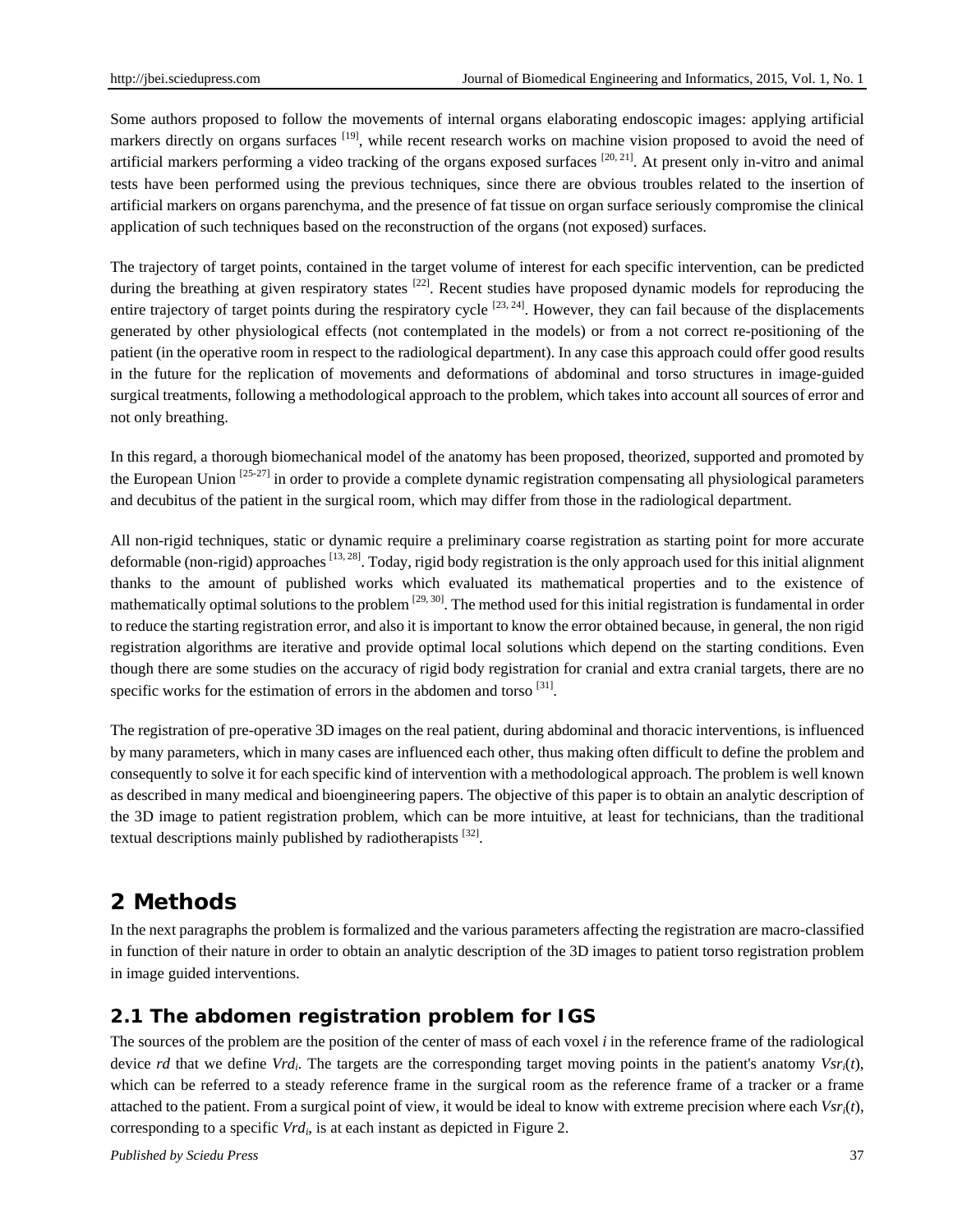

**Figure 2.** The voxel barycentre  $Vrd_i$  (left), statically acquired in the radiological device  $(rd)$  reference frame has to be mapped on the moving corresponding point *Vsr<sub>i</sub>(t)* (right), in the surgical room (sr) reference frame.

Analytically, the problem is to estimate for each voxel barycentre Vrd<sub>i</sub> the corresponding instantaneous position in the patient in a surgical room steady reference frame  $\hat{V}_{sr_i}(t)$  that guarantees:

$$
\hat{V}sr_i(t) \cong Vsr_i\left(t\right) \tag{1}
$$

Radiotherapists experience a similar problem every day  $[32]$ . However, they need to localize only a restricted target area and not an entire anatomical district, as in general for IGS (surgical navigation, augmented-reality, etc...). Additionally, the reference systems considered by radiotherapists are all those of the planning room, normally a CT with a positioning a proton accelerator, a positioning system based on laser crosses, and in case a 2D imaging device). In that case they do not have to register the patient, but to reposition him/her in order to align laser crosses with reference markers on the skin of the patients, because all reference systems are calibrated together. system based on laser crosses, which are mechanically calibrated with all reference systems in the bunker room (normally

#### **2.2 Parameters affecting the registration**

The process of abdominal images registration is affected by the following parameters.

In the first instance, any orientation changes in the position of bed/operating table on which the patient lies  $(e.g.,)$ Trendelenburg, anti-Trendelenburg, lateral tilt and other typical positioning of the patient) will induce a gravitational displacement of mobile internal organs. Second, alteration in the configuration of the patient support has to be taken into account as this may introduce a deformation: in particular segmented beds when tilted in various directions impose deformations/displacement of the abdominal cavity and its contents. The same is true also for concave beds (commonly used with CT and MRI devices).

The lower part of the abdominal cavity is delimited by the pelvic basin (rigid) and upper part by the thoracic cage (semi-rigid); hence, the relative positioning of these anatomical structures, depending by the patient decubitus, influences the location of the contained anatomies. Patient decubitus affects also the position of the limbs, which can impact on the location of the intra-abdominal structures, since their movement can deform the torso. location of the intra-abdominal structures, since their movement can deform the torso.<br>The radiological devices used and all post-processing phases performed, *e.g.* segmentation, introduce errors. In particular

the use of specific radiological devices or specific surgical techniques imposes some requirements on the patient that, in turn, may introduce errors in the localization of targets. For example, during some abdominal interventions, an arm of the patient may lie along the trunk. Thus, it would be advantageous to acquire the patient in this position, but CT scanning of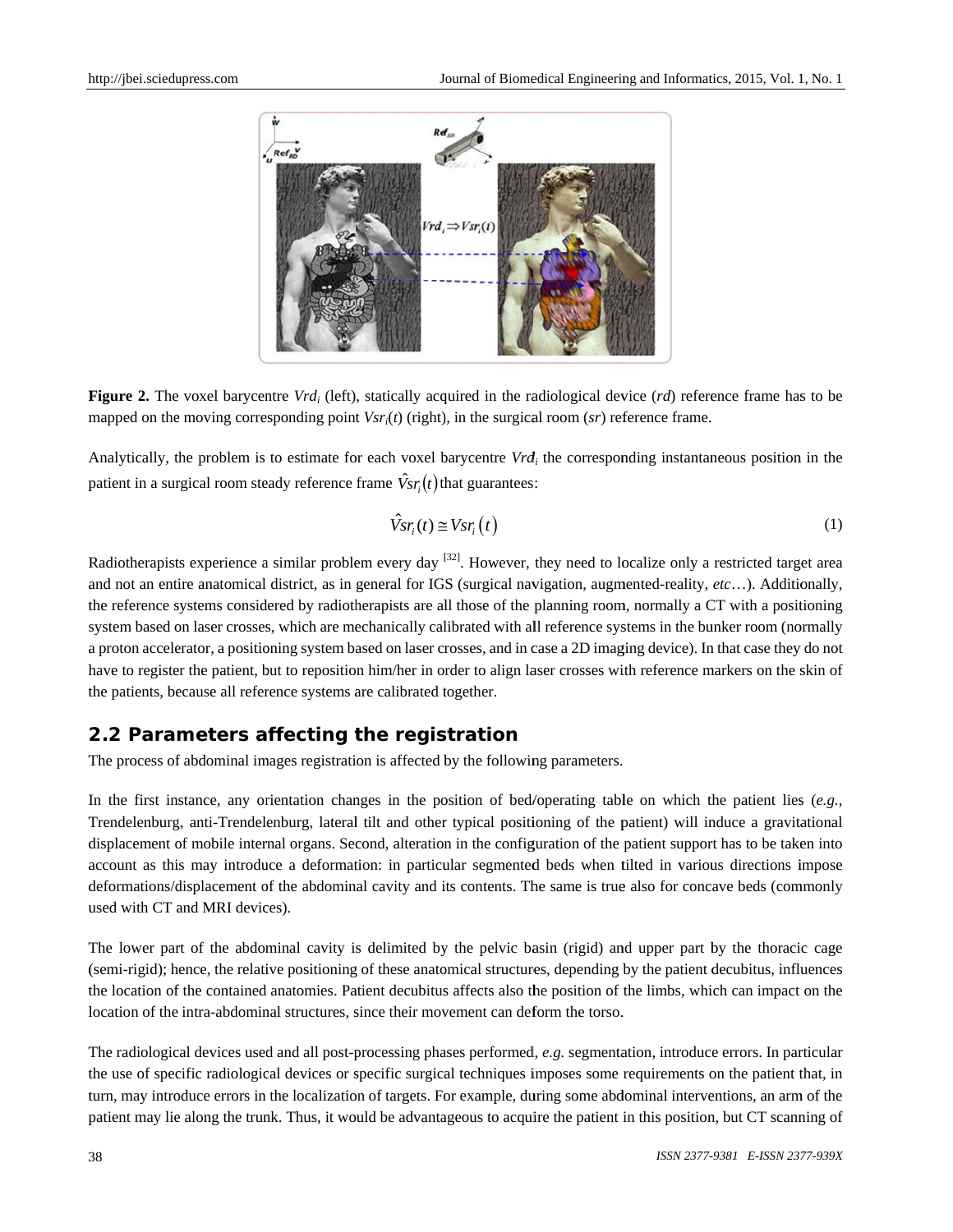arms, close to the abdomen, introduces artifacts (scattering). For this reason during CT scanning the arms are (generally) positioned underneath the head, thus changing the patient setup. Furthermore, scanning with CT machines generally requires breath holding of the patient in inspiration during the acquisition of the images dataset to ensure a steady volume. However in deep inhalation there is a descent of the diaphragm and of those organs in contact with it. This effect is used routinely by radiologists during ultrasound scanning for improved exposure and examination of organs. They know that abdominal organs can be moved up to 6 cm - 8 cm in maximum inhalation. This effect has also been measured by us in a 65 years old female patient, aligning her spine on a CT dataset acquired during normal breathing to a CT dataset acquired during a period of inhalation apnea. The result showed in Figure 3 demonstrates that the kidneys have been moved up by 27 mm, and the displacement of the spleen is 40 mm.

Figure 3. The spine of a patient, acquired during normal breathing, is aligned to a dataset (segmented and coloured) acquired during inhalation apnea. The displacement of spleen and kidneys can be evaluated.



Normal breathing introduces a displacement and a deformation on the lungs and to the upper abdominal organs. The diaphragm has a maximum excursion during normal breathing of about  $\pm 7$  mm around its median position  $^{[33]}$ . As a consequence, the structures in direct contact with the diaphragm will be displaced by a similar excursion and sustain some deformation. While other experiments reported a maximum excursion of  $\pm$ 7.5 mm for the abdominal wall, on the skin, during normal breathing  $[34]$ . The other internal organs, passive elements enclosed between the diaphragm and the abdominal wall, would not move (probably) more than them.

An important type of movements is generated by the gastrointestinal tract and is related to the state of filling of the stomach and contractile movement of the intestine (caused also by the anaesthesia); all of these movements induce displacement of adjacent structures and thus generate errors that are particularly relevant to intra-peritoneal structures. An example is depicted in Fi gure 4.



Figure 4. 3D model reconstructed from real data acquired from a patient with the stomach full of water. The stomach (pink-transparent) touches the spleen (purple) and lies on splenic vessels. If the stomach were empty, the position of the spleen would be more inward and upward.

Other changes in physiological parameters can move the anatomies. The heart beating poses troubles not only in cardio surgery but also in vascular surgery, where the rhythmic changes of the blood pressure introduces visible deformations on the arterial walls. Furthermore the effect of the insufflations in laparoscopy can be considered a variation in the abdominal pressure. Its effect on the abdominal wall was documented by Song et al. <sup>[35]</sup>. In general all physiological parameters (Young-Modulus of each structures, blood pressure, abdominal pressure, muscles contractions, position and velocity of elements, etc...) can be a source of movement which should be taken into account.

modifies the topology of the anatomy during the intervention. In this case the pre-operative information may not be topologically consistent with the real anatomy and consequently the virtual model should be adjusted. Another class of dissimilarities appears when the surgeon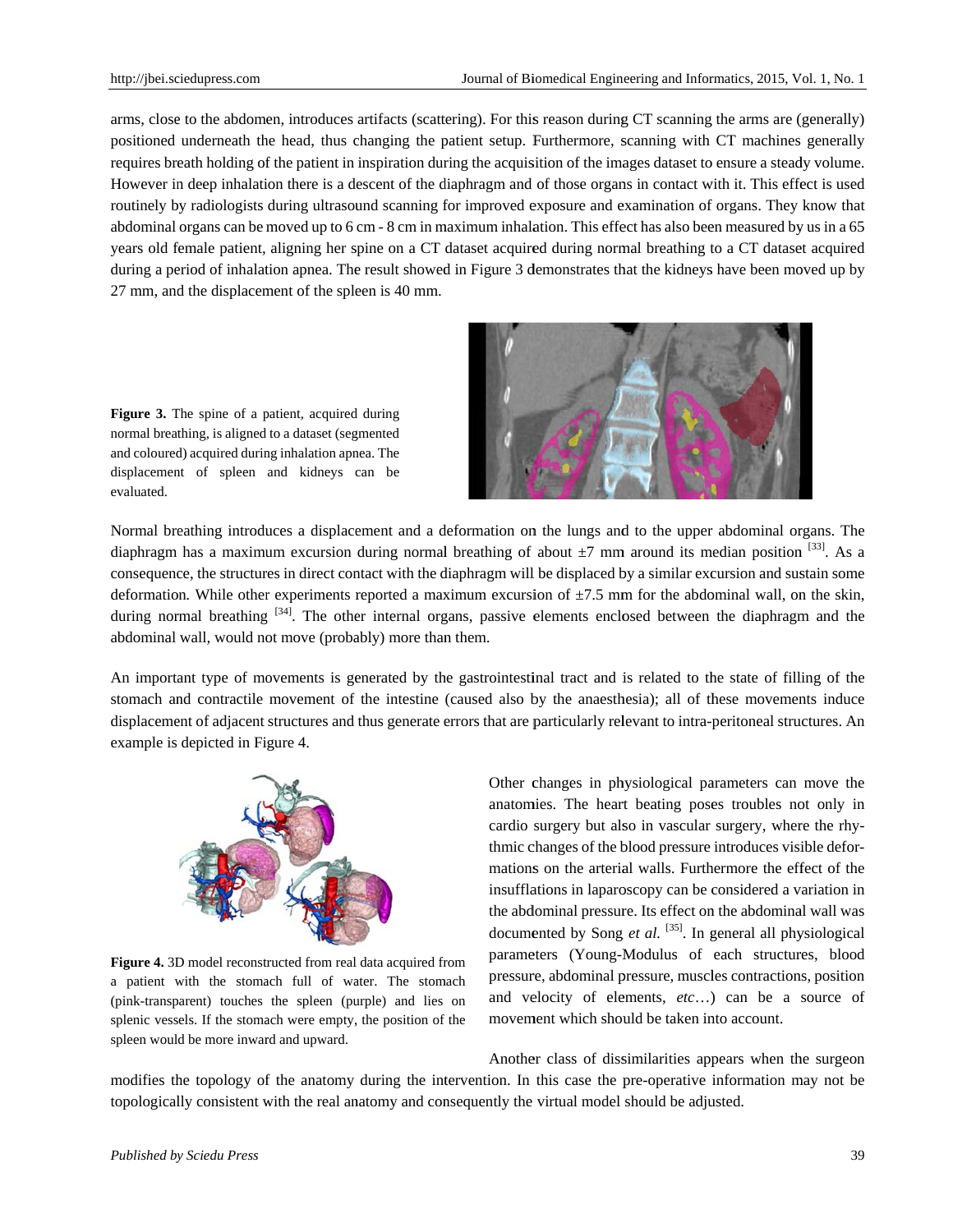#### **2.3 Analytic description of the problem**

In this paragraph the problem defined in 2.1 is described in more details in function of the parameters affecting the registration described in 2.2.

The position of each point in the patient is determined by the following macro-categories of parameters:

- $bc(t)$  is the bed configuration in terms of angles relative to the floor, shape and covering material at time  $t$ ;
- $dec(t)$  is the decubitus of the patient on the bed at time  $t$ ;
- *pp*(*t*) indicate all physiological parameters at time *t*.

So equation (1) becomes:

$$
\hat{V}sr_i(t) \cong Vsr_i\big(bc(t), dec(t), pp(t)\big) \tag{2}
$$

3D radiological devices acquire "frozen" voxels at particular instants and often some delay occurs between the acquisition of the various voxels of an image. Generally, a generic voxel *i* is acquired at instant  $t_i$  and depends on  $bc(t_i)$ ,  $dec(t_i)$ , and  $pp(t_i)$  of the patient at the acquisition time. Neglecting the artifacts introduced by the radiological device,  $Vrd_i$  can be defined as:

$$
Vrd_i \equiv Vrd_i\left(bp(t_i), dec(t_i), pp(t_i)\right) \tag{3}
$$

 $\hat{V}_{sr}$  (*t*) can be determined as function of the pre-operative information expressed by all *Vrd<sub>i</sub>*, the time, and in case by other source of information relative to surgical and diagnostic devices (like endoscopic cameras) and the patient (like position sensors, physiological sensors, *etc*…) that satisfy equation (2):

$$
\forall \overline{\tau}, i \quad \hat{V}sr_i(\overline{\tau}) = F'(Vrd_1...Vrd_n, ..., \overline{\tau}) \mid \hat{V}sr_i(\overline{\tau}) \cong Vsr_i(bp(\overline{\tau}), dec(\overline{\tau}), pp(\overline{\tau})) \tag{4}
$$

Where  $F'(Vrd_i...Vrd_n,...,t)$  means a function of all the available  $Vrd_i$  and possible additional parameters relative to the devices, the patient and the time.

From (4), a weaker condition can be written as following:

$$
\forall \overline{t}, i, j \quad \left\| \hat{V}sr_i(\overline{t}) - \hat{V}sr_j(\overline{t}) \right\| \le \left\| Vsr_i(\overline{t}) - Vsr_j(\overline{t}) \right\| \tag{5}
$$

Relation (5) implies that the configurations between real points, expressed by  $Vsr_i(\bar{t})$  and estimated points  $\hat{V}sr_i(\bar{t})$ have to be as similar as possible, in terms of distances between each other. Relation (5) remains valid applying rigid transformations on all points. As a consequence, the problem can be decomposed as follows: a rigid transformation for the alignment of the two reference frames (*rd* and *sr*), followed by a deformation of the preoperative virtual information to the real information adjusting the relative distances of the points, at each instant. Since this deformation is in general time depending, and deformable registration is often used in IGS for static (not time depending) deformable registrations, in this paper we prefer to define it as configuration adaptation.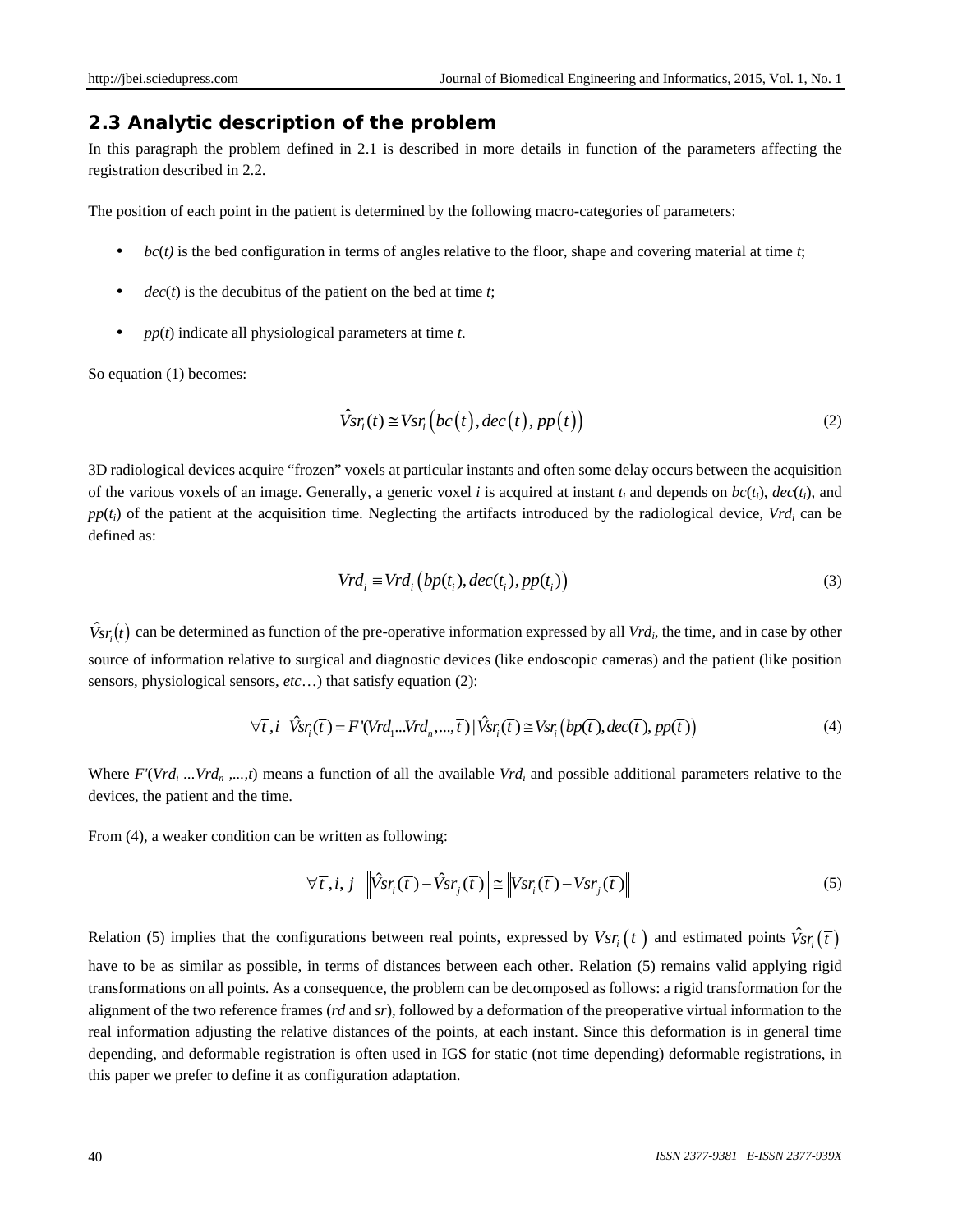The same approach is used in every non-rigid method for the registration of static medical images (coarse followed by fine registration or rigid followed by non rigid registration)  $[28, 36]$ . In our case the problem is a bit more complicated because a static points cloud, corresponding to the pre-operative information (*Vrd<sub>i</sub>* points), has to be aligned with a "moving" points cloud corresponding to the intra-operative information (moving *Vsri*(*t*) points), but the approach can be the same.

The order of the two operations, rigid transformation and configuration adaptation, could be swapped, but the classic order, rigid followed by non rigid registration, has to be preferred on the ground of some intuitive considerations. Obviously it is not possible to describe points trajectories *Vsri*(*t*) using only the static values of all *Vrdi*. Further intra-operative information is required. A large number of intra-operative information could be acquired using additional radiological volumetric and potentially 4D devices in the surgical room. This information would describe the trajectories of many points of the patient body during the intervention. The trajectories of the not acquired points by the intra-operative radiological device could be estimated using, for example, interpolation. Unfortunately almost all surgical rooms have no volumetric radiological devices (like open MRI or similar). However, the acquisition of some intra-operative data, as those acquired by means of tracking system or by means of ultrasound on or inside the body, can offer important conditions for biomechanical/physiological models similar to those documented by Blackall and McClelland demonstrating the possibility to predict points position during breathing  $[23, 24]$ . By measuring only a part of the intra-operative information, other information could be estimated. This estimation could be enhanced during the intervention, depending on the precision and on the type of the available intra-operative devices. For example when the surgeon discovers new distinguishable anatomical landmarks, he/she can acquire this point by means of localized instruments and cameras. This information could offer the position of some *Vsri*, which could be employed as a useful new condition for biomechanical or motion models. All this information will be represented in a reference frame of the surgical room (fixed with a tracker), so a preliminary change of reference system on the pre-operative data is functional in order to use coherent information in the biomechanical or motion models. This is a reason to enforce the traditional order of the transformations: rigid followed by non rigid registration one.

The rigid transformation can be performed by aligning either fiducial points or fiducial surfaces on the patient, acquired in the pre-operative radiological device reference frame *rd* and in the surgical room reference frame *sr*, assuming the patient, or a part of the patient, as a rigid object  $[29, 30]$ . Deformations of the fiducials structure composed by elements, such as points of a cloud or points characterizing a surface, introduce systematic errors in the registration. In order to minimize the registration error, at least on fiducials elements, each fiducial point (or fiducial surface) in the proximity of steady element on the patient has to be chosen, and its configuration has to be as replicable as possible  $[37]$ . In this case, a rigid registration can be performed at the beginning of the intervention and should be repeated only if the bed configuration *bc*, or the patient decubitus *dec*, will be changed.

A rigid transformation on *Vrdi* can be written, using Cartesian coordinates, in terms of rotation matrix *R* and translation vector *T*, as follows:

$$
\tilde{V}sr_i\big(bp(t_i),dec(t_i),pp(t_i)\big) = R \cdot Vrd_i\big(bp(t_i),dec(t_i),pp(t_i)\big) + T \tag{6}
$$

Then, the configuration adaptation becomes:

$$
\forall \overline{t}, i \quad \hat{V}sr_i(\overline{t}) = F(\tilde{V}sr_i...\tilde{V}sr_n,...,\overline{t})
$$
\n(7)

which has to satisfy (5). Function *F* will be very similar to  $F'$ , the only difference is that  $F$  works with input and output data in the *sr* reference. *F* will depend on the rigidly registered pre-operative voxels barycentres  $\tilde{V}_{sr_i}(bp(t_i), dec(t_i), pp(t_i))$ and other parameters relative to the patient (like position sensors, physiological sensors, *etc*…) and time.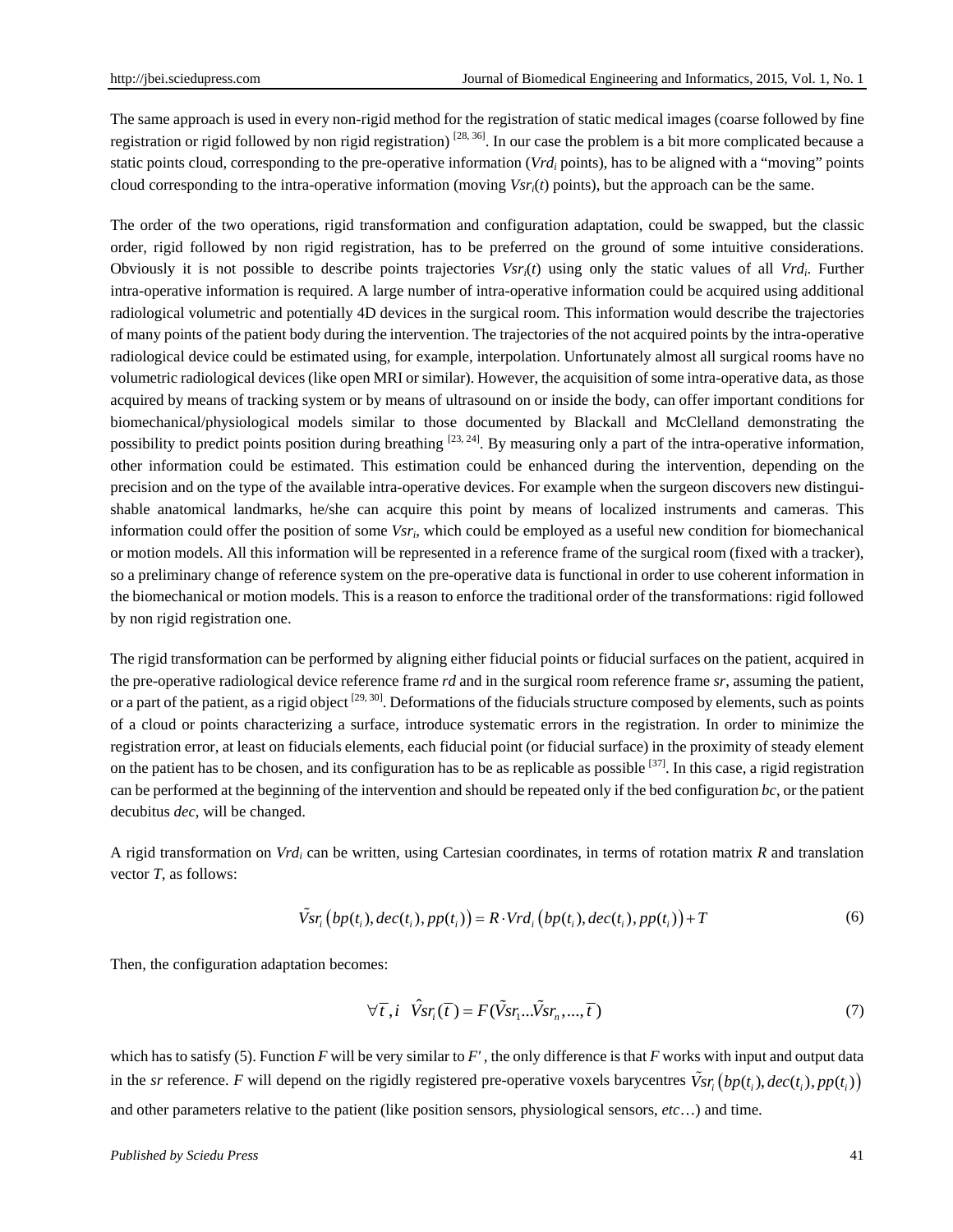## **3 Results**

The general problem can be summarized with the following steps:

- 1) To determine the change of reference system (eq. 6) to rigidly move each voxel barycentre *Vrdi*, expressed in the radiological device reference frame *rd*, in the corresponding  $V_{sr_i}$  expressed in a steady reference system *sr* in the surgical room;
- 2) To define a configuration adaptation function *F* (eq. 7) and its required parameters able to estimate anatomy deformations (eq. 5) in order to move each pre operative acquired and rigidly registered  $\tilde{V}_{sr_i}$  on the corresponding *Vsri(t)* as required by equation (4), which become:

 $\forall \overline{t}, i \quad \hat{V}_{ST}(\overline{t}) = F(\widetilde{V}_{ST}(bp(t_i), dec(t_i), pp(t_i)), \widetilde{V}_{ST}(bp(t_i), dec(t_i), pp(t_i)), \dots, \overline{t}) \mid \hat{V}_{ST}(\overline{t}) \cong V_{ST}(bp(\overline{t}), dec(\overline{t}), pp(\overline{t})) \tag{8}$ 

# **4 Discussion**

The goal of this paper is not to find a solution for the registration of each anatomical structure of the human torso for each kind of intervention, but simply to propose the 3D image to patient registration problem from an analytic point of view.

One of the author experienced as a teacher that this analytic description is useful to allow students to understand the problem from a general point of view and then to analyze possible solution for each specific case.

This description can be also useful to describe existing registration strategies and to search new ones for each kind of surgery using a systematic approach.

At first, one has to note that also in case of rigid structures inside the torso, *e.g.* a vertebra, the registration is in general simpler than on a deformable tissue, but not trivial. The distance between points inside a vertebra remains approximately constant, but the pose of a vertebra is influenced by the *bp*, *dec* and *pp* factors: the shape of the bed influences the spine and vertebras configuration, which is also influenced by the patients' decubitus, and finally phisiological parameters like breathing can move the spine. For this reason in spine IGS, to obtain high registration accuracy, a frame is rigidly fixed directly on the vertebra and a rigid registration (e.g. using x-Ray projections) is performed <sup>[38, 39]</sup> to determine the transformation (as eq. 6) between the radiological device reference frame *rd* and the reference system of the frame attached to the spine that is, following the notation introduced in this paper, the *sr* reference frame. This rigid registration is enough to align each  $\tilde{V}_{sr_i}$  on the corresponding  $V_{sr_i}$  and the configuration adaptation function *F* reported in equation (7) and (8) is not required since the virtual pre-operative vertebra and the real vertebra are rigid and so *bc*, *dec* and *pp* parameters do not affect vertebra points positions in the *sr* reference frame attached to the vertebra. If is not possible to employ a steady reference frame fixed with the anatomy, the registration of rigid structures is prone to large errors as for deformable tissues.

In the general case of soft tissues, or rigid structures without a steady reference frame, one can employ procedures routinely used by radiotherapists to meticulously reproduce the patient settings during the treatment as in the planning room. By following radiotherapists work, bed positioning and its shape during the acquisition of medical datasets has to be chosen accordingly to the bed configuration used inside the surgical room for the specific intervention (considering the requirements of the radiological device and the type of intervention to be performed). In this case *bc* in the surgical room will be similar, as more as possible, to the one during the acquisition of the pre-operative image*.* Furthermore, during the intervention the exact decubitus of the patient has to be replicated as during the radiological scanning to obtain the same relative position of the basin and the thoracic cage, in order to obtain a *dec* in the surgical room similar, as more as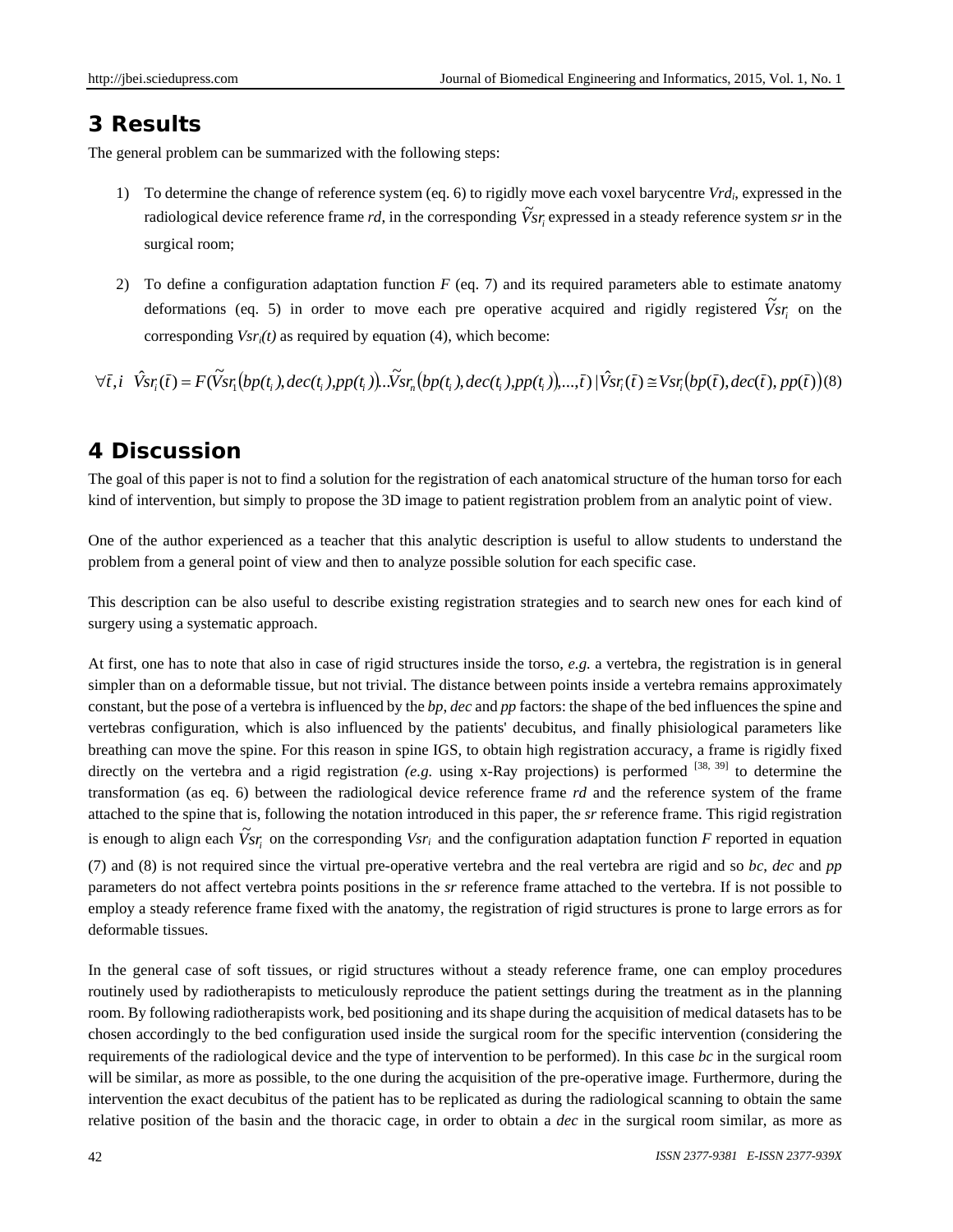possible, to the one during the acquisition of the pre-operative image. A realignment of these structures needs immobilizeation devices and/or additional iterative work in the surgical room in order to find a perfect correspondence between pre-operative and intra-operative patient decubitus [40]. Furthermore, the position of arts affects the arrangement of some abdominal organs, in particular: arms position influences upper abdominal structures, while legs position influences the lower ones. For this reason, radiotherapists immobilize arms or legs depending on the body part they have to treat in order to obtain a patient decubitus in the treatment room like in the planning room. The steps to follow in case of image guided interventions are the same. The realignment procedure allows to simplify the configuration adaptation function *F* (eq. 8) removing the need to simulate the changes in  $\tilde{V}_{sr_i}$  in respect to  $V_{sr_i}$  due to *bc* and *dec* parameters.

If there are the minor differences between for  $\tilde{V}_{s,r_i}$  and  $V_{s,r_i}$  due to *bc* and *dec* factors, respiratory motion models that correlate target points trajectories, pre operatively acquired with radiological scanners, with the respiratory cycle, acquired with breathing monitors <sup>[41-45]</sup> allow to precisely implement configuration adaptation function *F*. A review of respiratory motion models is in Ref. [46]. They can fail in a real scenario because of the displacements generated by other physiological effects (not contemplated in the motion models) or from a not correct re-positioning of the patient on the surgical bed. In case of differences in *bc* or *dec* parameters a predictive model cannot be accurate since the basal position of each  $\tilde{V}_{sr_i}$  (at a defined instant of the breathing cycle *e.g.* at the end of the exhalation phase) is different to the corresponding *Vsri*.

The using of intra-operative device like CT or MRI simplifies the problem but their availability, for logistic and economic reasons, is limited. In any case, more simple and cheap intra-operative imaging devices like 3D ultrasound or 3D RA, which will be widespread in the near future thanks to the lowering of their price as portable unit, allows to avoid the change of reference frame for each patient (eq. 6). It is possible since the scanner positioned in the operating room can be easily and precisely calibrated with the surgical room reference frame *sr*. Furthermore the acquisition of the anatomy directly on the surgical bed allows to dramatically simplify the problem, by removing differences between  $\tilde{V}_{sr_i}$  and  $V_{sr_i}$ , due to *bc* and *dec* factors. Intra-operative scanners could be also useful in all cases where the use of pre-operative images cannot be avoided due to the type and the quality of the information required performing the intervention. As an example 3D RA are able to acquire fine morphologic information on bones (orthopaedics) and on arteries (cardio vascular surgery) but the quality and the quantity of the information, at least for some anatomical structures, is not comparable with CT and MRI. In these cases intra-operating imaging devices like 3D RA offers the possibility to precisely perform the change of reference frame (eq. 6) using not just few points, but using an entire volume of information. The same approach can be performed with other kind of intra-operative imaging device *e.g.* an ultrasound to acquire clearly distinguishable internal anatomical references  $[47]$  or directly the entire shape of the structure of interest  $[48]$ .

In case of changes due to *bc* and *dec* factors, the availability of dense intra-operative information allows, theoretically, to proceed for its compensation by means of the implementation of complex deformable algorithms having a lot of information on the target configuration.

As analyzed there are different possibilities to try to solve the registration problem. The open question is to understand what the best approach for each anatomical structure and for each kind of intervention is.

# **5 Conclusion**

The registration of pre-operative 3D images on the real patient, during abdominal and thoracic interventions, is influenced by many parameters, which in many cases are influenced each other.

The availability of an analytic description of the problem can be beneficial for teaching IGS and to describe existing registration strategies and to search new ones for each kind of surgery using a systematic approach.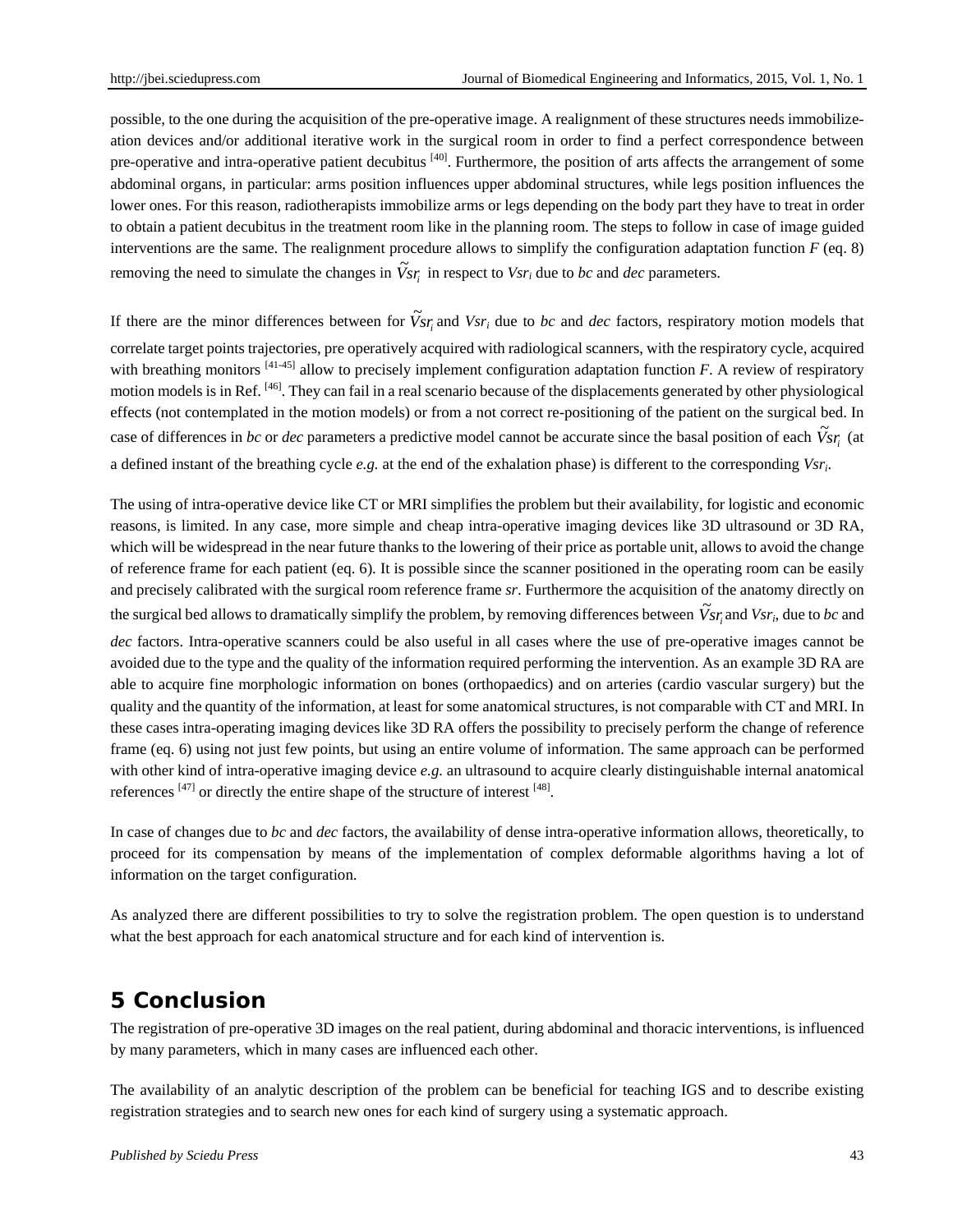The result of the analysis highlights the complexity of the problem, the need to simplify it using a methodological approach, and the usefulness of intra-operative imaging devices, like 3D RA or 3D ultrasound, which will be widespread in the near future thanks to the lowering of their price as portable units.

# **References**

- [1] Holden M. A Review of Geometric Transformations for Nonrigid Body Registration. Medical Imaging, IEEE Transactions on. 2008; 27(1): 111-28. http://dx.doi.org/10.1109/TMI.2007.904691
- [2] Robb RA, Director BIR. Biomedical imaging: past, present and predictions. Journal of Medical Imaging Technology. 2006; 1: 25-37.
- [3] Nicolau S, Soler L, Mutter D, *et al*. Augmented reality in laparoscopic surgical oncology. Surg Oncol. 2011; 20(3): 189-201. Epub 2011/08/02. PMid: 21802281.
- [4] Berryman DR. Augmented reality: a review. Medical reference services quarterly. 2012; 31(2): 212-8. http://dx.doi.org/10.1080/02763869.2012.670604
- [5] Ferrari V, Megali G, Troia E, *et al*. A 3-D mixed-reality system for stereoscopic visualization of medical dataset. IEEE Trans Biomed Eng. 2009; 56(11): 2627-33. PMid: 19651551. http://dx.doi.org/10.1109/TBME.2009.2028013
- [6] Kersten-Oertel M, Jannin P, Collins DL. The state of the art of visualization in mixed reality image guided surgery. Computerized medical imaging and graphics: the official journal of the Computerized Medical Imaging Society. 2013; 37(2): 98-112. PMid: 23490236. http://dx.doi.org/10.1016/j.compmedimag.2013.01.009
- [7] Pietrabissa A, Morelli L, Ferrari M, *et al*. Mixed reality for robotic treatment of a splenic artery aneurysm. Surgical endoscopy. 2010; 24(5): 1204. PMid: 19826869. http://dx.doi.org/10.1007/s00464-009-0703-0
- [8] Mezger U, Jendrewski C, Bartels M. Navigation in surgery. Langenbeck's archives of surgery/Deutsche Gesellschaft fur Chirurgie. 2013; 398(4): 501-14. http://dx.doi.org/10.1007/s00423-013-1059-4
- [9] Megali G, Ferrari V, Freschi C, *et al*. EndoCAS navigator platform: a common platform for computer and robotic assistance in minimally invasive surgery. Int J Med Robot. 2008; 4(3): 242-51. PMid: 18698670. http://dx.doi.org/10.1002/rcs.203
- [10] Freschi C, Troia E, Ferrari V, *et al*. Ultrasound guided robotic biopsy using augmented reality and human-robot cooperative control. Conf Proc IEEE Eng Med Biol Soc. 2009; 2009: 5110-3. PMid: 19963882. http://dx.doi.org/10.1109/IEMBS.2009.5332720
- [11] Lang JE, Mannava S, Floyd AJ, *et al*. Robotic systems in orthopaedic surgery. The Journal of bone and joint surgery British volume. 2011; 93(10): 1296-9. Epub 2011/10/05. PMid: 21969424. http://dx.doi.org/10.1302/0301-620X.93B10.27418
- [12] Zitova B, Flusser J. Image registration methods: a survey. Image and vision computing. 2003; 21(11): 977-1000. http://dx.doi.org/10.1016/S0262-8856(03)00137-9
- [13] Maintz JA, Viergever MA. A survey of medical image registration. Medical image analysis. 1998; 2(1): 1-36. http://dx.doi.org/10.1016/S1361-8415(01)80026-8
- [14] Ramirez L, Durdle N, Raso V, editors. Medical image registration in computational intelligence framework: a review. Electrical and Computer Engineering, 2003 IEEE CCECE 2003 Canadian Conference on; 2003: IEEE. http://dx.doi.org/10.1109/ccece.2003.1226069
- [15] Miga M, Paulsen KD, Lemery JM, *et al.*, editors. Model-updated image guidance: initial clinical experiences with gravity-induced brain deformation. Biomedical Imaging, 2002 5th IEEE EMBS International Summer School on; 2002: IEEE.
- [16] Commowick O, Arsigny V, Isambert A, *et al*. An efficient locally affine framework for the smooth registration of anatomical structures. Med Image Anal. 2008; 12(4): 427-41. Epub 2008/03/08. PMid: 18325825. http://dx.doi.org/S1361-8415(08)00008-X [pii]10.1016/j.media.2008.01.002.
- [17] Feuerstein M, Mussack T, Heining SM, *et al*. Registration-free Laparoscope Superimposition for Intra-Operative Planning of Liver Resection. 3rd Russian-Bavarian Conference on Biomedical Engineering; July 2007. p. 88-92.
- [18] Hawkes DJ, Barratt D, Blackall JM, *et al*. Computational Models In Image Guided Interventions. Engineering in Medicine and Biology Society, 2005 IEEE-EMBS 2005 27th Annual International Conference; 2005. p. 7246-9. http://dx.doi.org/10.1109/iembs.2005.1616183
- [19] Teber D, Guven S, Simpfendorfer T, *et al*. Augmented reality: a new tool to improve surgical accuracy during laparoscopic partial nephrectomy? Preliminary in vitro and in vivo results. Eur Urol. 2009; 56(2): 332-8. Epub 2009/05/30. PMid: 19477580. http://dx.doi.org/S0302-2838(09)00521-1 [pii] 10.1016/j.eururo.2009.05.017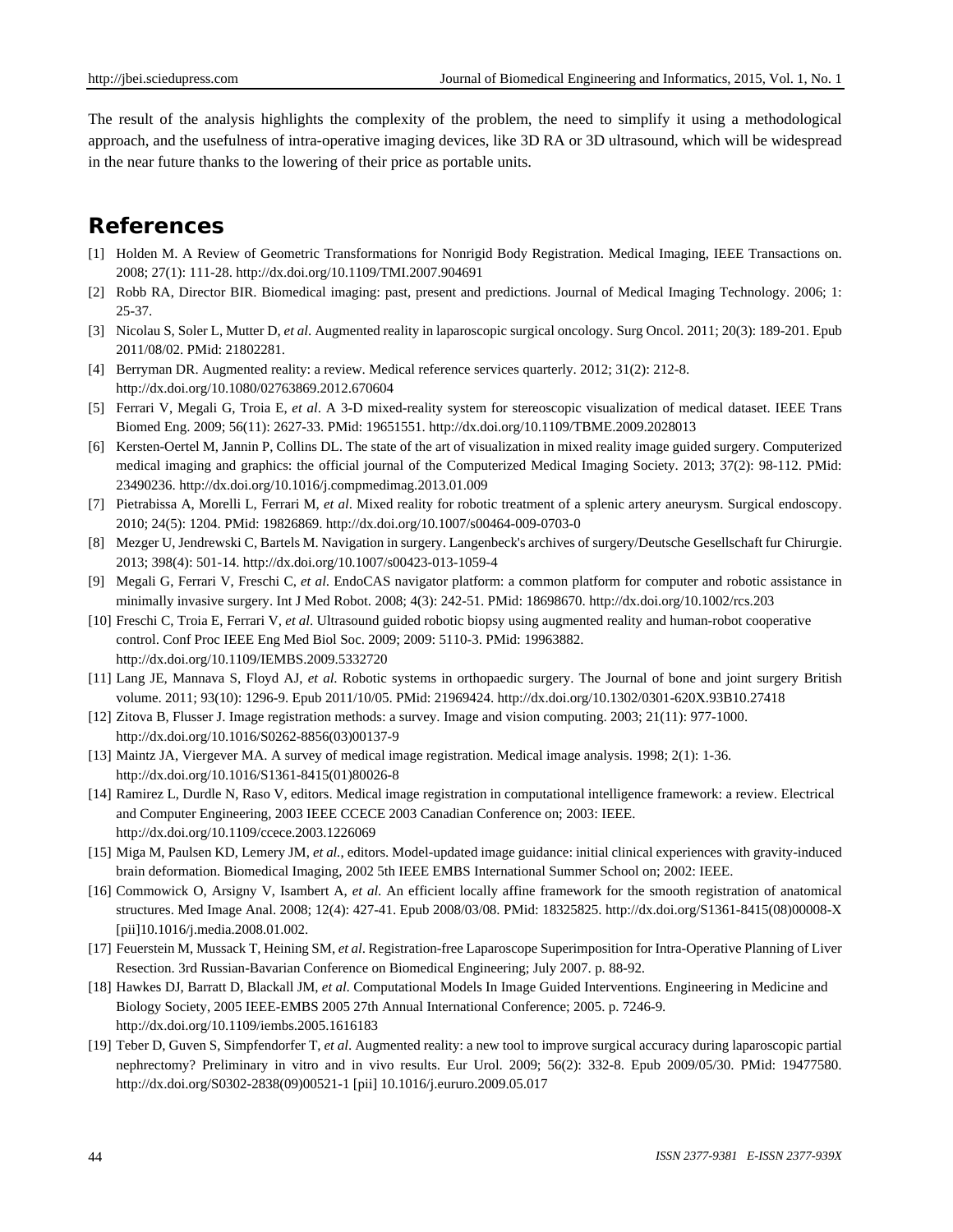- [20] Stoyanov D, Scarzanella MV, Pratt P, *et al*. Real-time stereo reconstruction in robotically assisted minimally invasive surgery. Med Image Comput Comput Assist Interv. 2010; 13(Pt 1): 275-82. Epub 2010/10/01. PMid: 20879241. http://dx.doi.org/10.1007/978-3-642-15705-9\_34
- [21] Haouchine N, Dequidt J, Peterlik I, *et al.*, editors. Image-guided Simulation of Heterogeneous Tissue Deformation For Augmented Reality during Hepatic Surgery. ISMAR - IEEE International Symposium on Mixed and Augmented Reality 2013; 2013 2013-10-01 2013-10-04INFO:INFO\_GR H.: Information Systems/H.5: INFORMATION INTERFACES AND PRESENTA-TION (*e.g.*, HCI)/H.5.1: Multimedia Information Systems/H.5.1.1: Artificial, augmented, and virtual realities, I.: Computing Methodologies/I.3: COMPUTER GRAPHICS/I.3.5: Computational Geometry and Object Modeling/I.3.5.7: hysically based modeling international Adelaide Australia. http://dx.doi.org/10.1109/ismar.2013.6671780
- [22] Olbricha B, Traubb J, Wiesnerb S, *et al*. Respiratory Motion Analysis: Towards Gated Augmentation of the Liver. CARS 2005 Computer Assisted Radiology and Surgery, 19st International Congress and Exhibition; 2005.
- [23] Blackall JM, Ahmad S, Miquel ME, *et al*. MRI-based measurements of respiratory motion variability and assessment of imaging strategies for radiotherapy planning. Phys Med Biol. 2006; 51(17): 4147-69. PMid:16912374. http://dx.doi.org/10.1088/0031-9155/51/17/003
- [24] McClelland JR, Blackall JM, Tarte S, *et al*. A continuous 4D motion model from multiple respiratory cycles for use in lung radiotherapy. Med Phys. 2006; 33(9): 3348-58. Epub 2006/10/07. PMid:17022231. http://dx.doi.org/10.1118/1.2222079
- [25] Delingette H, Pennec X, Soler L, *et al*. Computational Models for Image-Guided Robot-Assisted and Simulated Medical Interventions. Proceedings of the IEEE. 2006; 94(9): 1678-88. http://dx.doi.org/10.1109/JPROC.2006.880718
- [26] Riboldi M, Baroni G, Spadea M, *et al*. Implementation of FEM simulation techniques for organ motion modeling in prostate cancer radiotherapy. Radiotheraphy Oncology. 2006.
- [27] Ayache N, Boissel J-P, Brunak S, *et al*. Towards Virtual Physiological Human: Multilevel Modelling and Simulation of the Human Anatomy and Physiology. 2006.
- [28] Scheuering M, Rezk-Salama C, Barfufl H, *et al*. Augmented reality based on fast deformable 2D-3D registration for image-guided surgery. Proc SPIE Vol 4681, p 436-445, Medical Imaging 2002: Visualization, Image-Guided Procedures, and Display, Seong K Mun; Ed; May 2002. p. 436-45. http://dx.doi.org/10.1117/12.466948
- [29] Arun KS, Huang TS, Blostein SD. Least-squares fitting of two 3-D point sets. IEEE Trans Pattern Anal Mach Intell. 1987; 9(5): 698-700. PMid:21869429. http://dx.doi.org/10.1109/TPAMI.1987.4767965
- [30] Besl PJ, McKay ND. A Method for Registration of 3-D Shapes. IEEE Trans Pattern Anal Mach Intell. 1992; 14(2): 239-56. http://dx.doi.org/10.1109/34.121791
- [31] Baroni G, Garibaldi C, Riboldi M, *et al*. 3D optoelectronic analysis of interfractional patient setup variability in frameless extracranial stereotactic radiotherapy. Int J Radiat Oncol Biol Phys. 2006; 64(2): 635-42. PMid:16198068. http://dx.doi.org/10.1016/j.ijrobp.2005.07.964
- [32] van Herk M. Errors and margins in radiotherapy. Semin Radiat Oncol. 2004; 14(1): 52-64. Epub 2004/01/31. PMid: 14752733. http://dx.doi.org/S1053-4296(03)00084-5 [pii] 10.1053/j.semradonc.2003.10.003
- [33] Ayoub J, Cohendy R, Dauzat M, *et al*. Non-invasive quantification of diaphragm kinetics using m-mode sonography. Can J Anaesth. 1997; 44(7): 739-44. PMid:9232305. http://dx.doi.org/10.1007/BF03013389
- [34] Ferrari V, Megali G, Cappelli C, *et al*. Improving daily clinical practice with 3D patient-specific anatomical models: limits, methodologies and our experience. 6th International Conference on the Management of Healthcare & Medical Technology - HCTM; 3-5 October 2007.
- [35] Song C, Alijani A, Frank T, *et al*. Mechanical properties of the human abdominal wall measured in vivo during insufflation for laparoscopic surgery. Surg Endosc. 2006; 20(6): 987-90. PMid:16738998. http://dx.doi.org/10.1007/s00464-005-0676-6
- [36] Maintz JB, Viergever MA. A survey of medical image registration. Med Image Anal. 1998; 2(1): 1-36. Epub 2000/01/19. PMid: 10638851. http://dx.doi.org/S1361-8415(01)80026-8 [pii]
- [37] Megali G, Ferrari V, Freschi C, *et al*. EndoCAS navigator platform: a common platform for computer and robotic assistance in minimally invasive surgery. The International Journal of Medical Robotics and Computer Assisted Surgery. 2008; 4: 242-51. PMid:18698670. http://dx.doi.org/10.1002/rcs.203
- [38] Shoham M, Burman M, Zehavi E, *et al*. Bone-mounted miniature robot for surgical procedures: Concept and clinical applications. Robotics and Automation, IEEE Transactions on. 2003; 19(5): 893-901. http://dx.doi.org/10.1109/TRA.2003.817075
- [39] Kim H-J, Lee SH, Chang B-S, *et al*. Monitoring the Quality of Robot-Assisted Pedicle Screw Fixation in the Lumbar Spine by Using a Cumulative Summation Test. Spine. 2015; 40(2): 87-94. PMid: 00007632-201501150-00005. http://dx.doi.org/10.1097/BRS.0000000000000680
- [40] Hinson WH, Kearns WT, Ellis TL, *et al*. Reducing set-up uncertainty in the elekta stereotactic body frame using stealthstation software. Technology in cancer research & treatment. 2007; 6(3): 181-6. PMid: ISI:000247665500006.